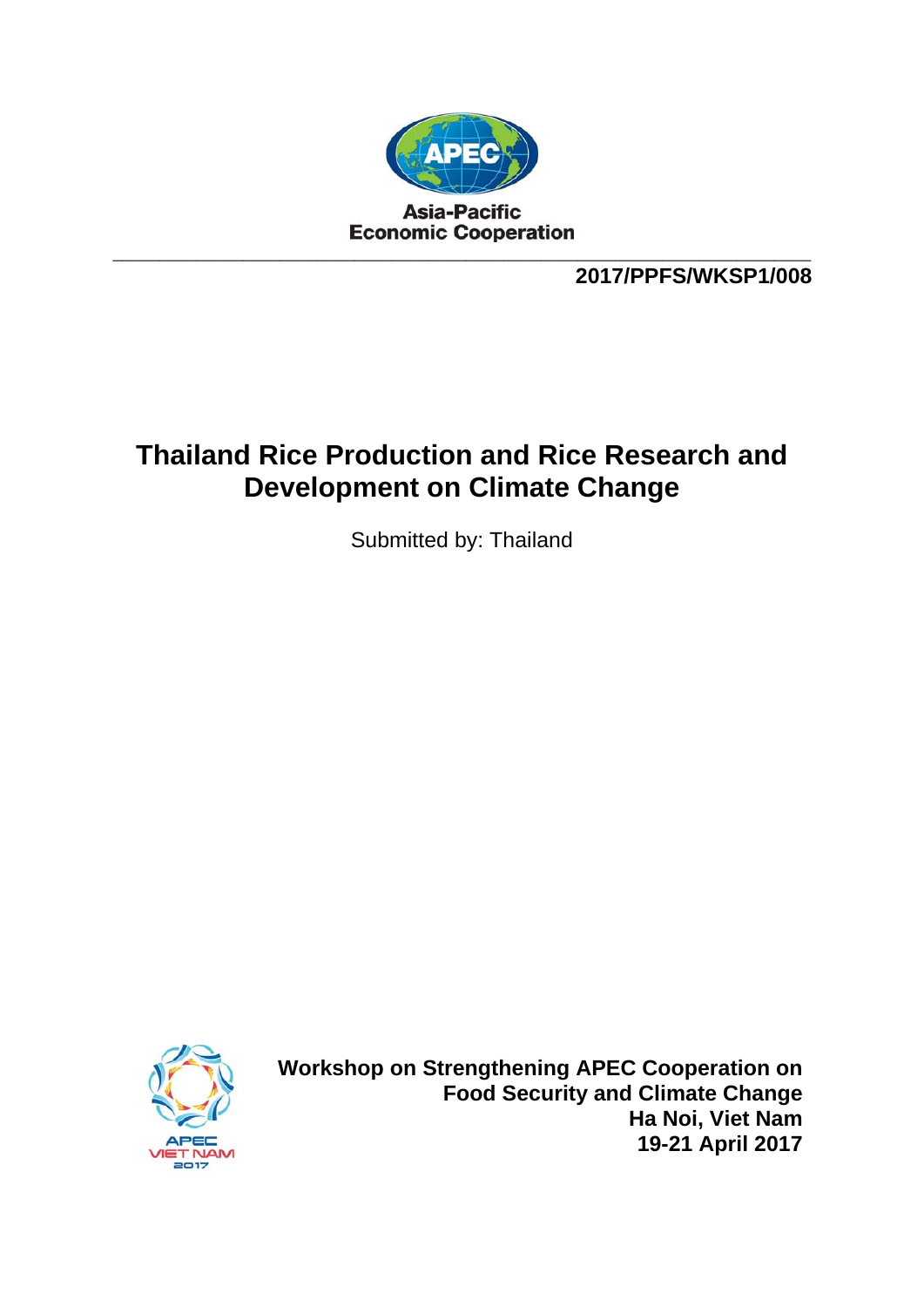## **THAILAND RICE PRODUCTION AND RICE R&D ON CLIMATE CHANGE**

**Boondit Varinruk** Rice Department, MOAC, Thailand

Workshop: Strengthening APEC Cooperation on Food Security and Climate Change Panel discussion: Implement policies, best practice, technology development, and capacity building on rice Venue: Hilton Hanoi Opera Hotel, Hanoi, Viet Nam, 19-21 April 2017

## **Contents :**

- 1. Rice sub-ecosystems in Thailand
- 2. Rice cropping calendar
- 3. Adaptation of rice cultivation technology (1990 vs. 2015)
- 4. 2017/18 domestic rice production plan & projects
- 5. Thailand Rice Department (TRD) R&D on GHGs (CH<sub>4</sub>)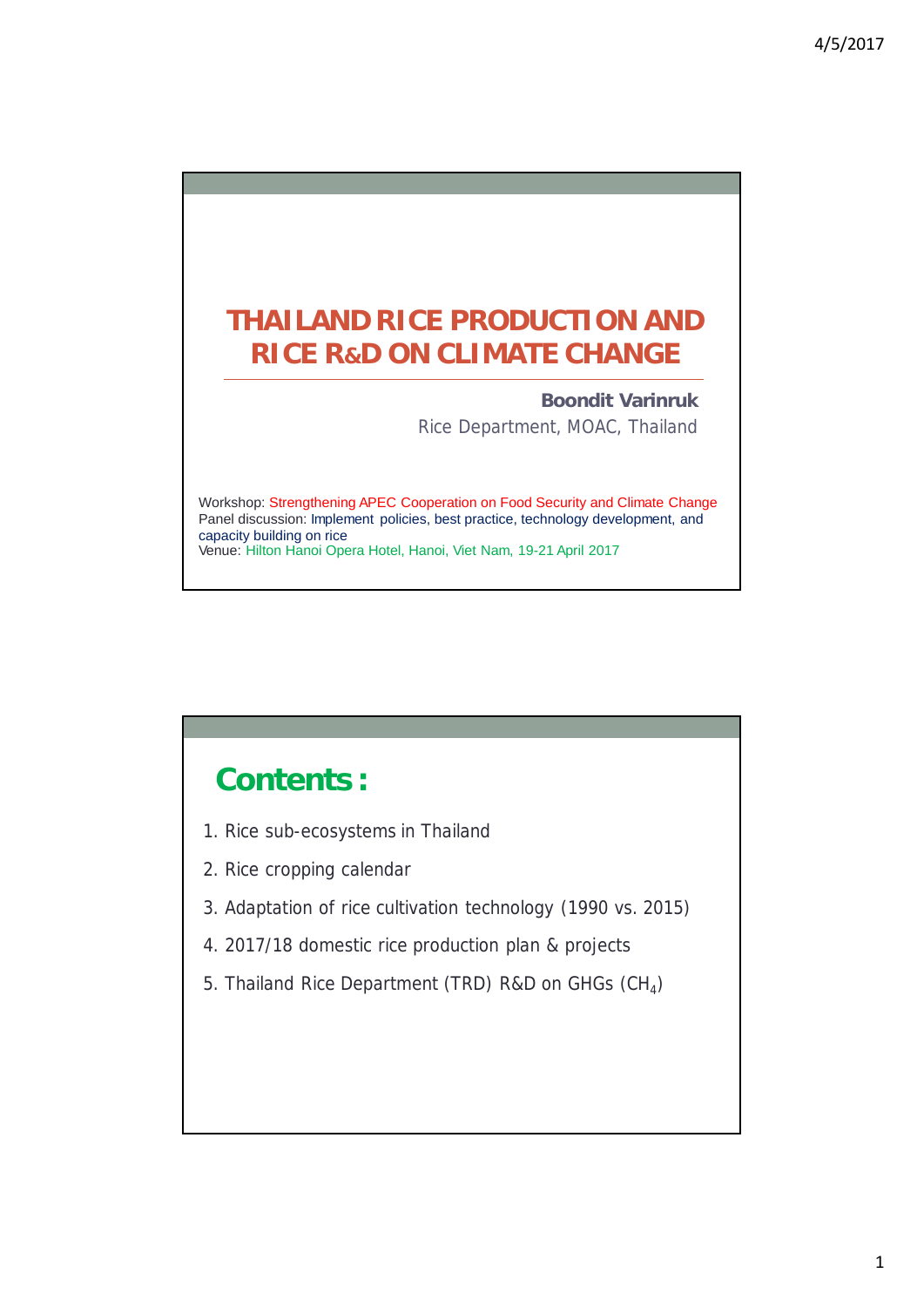

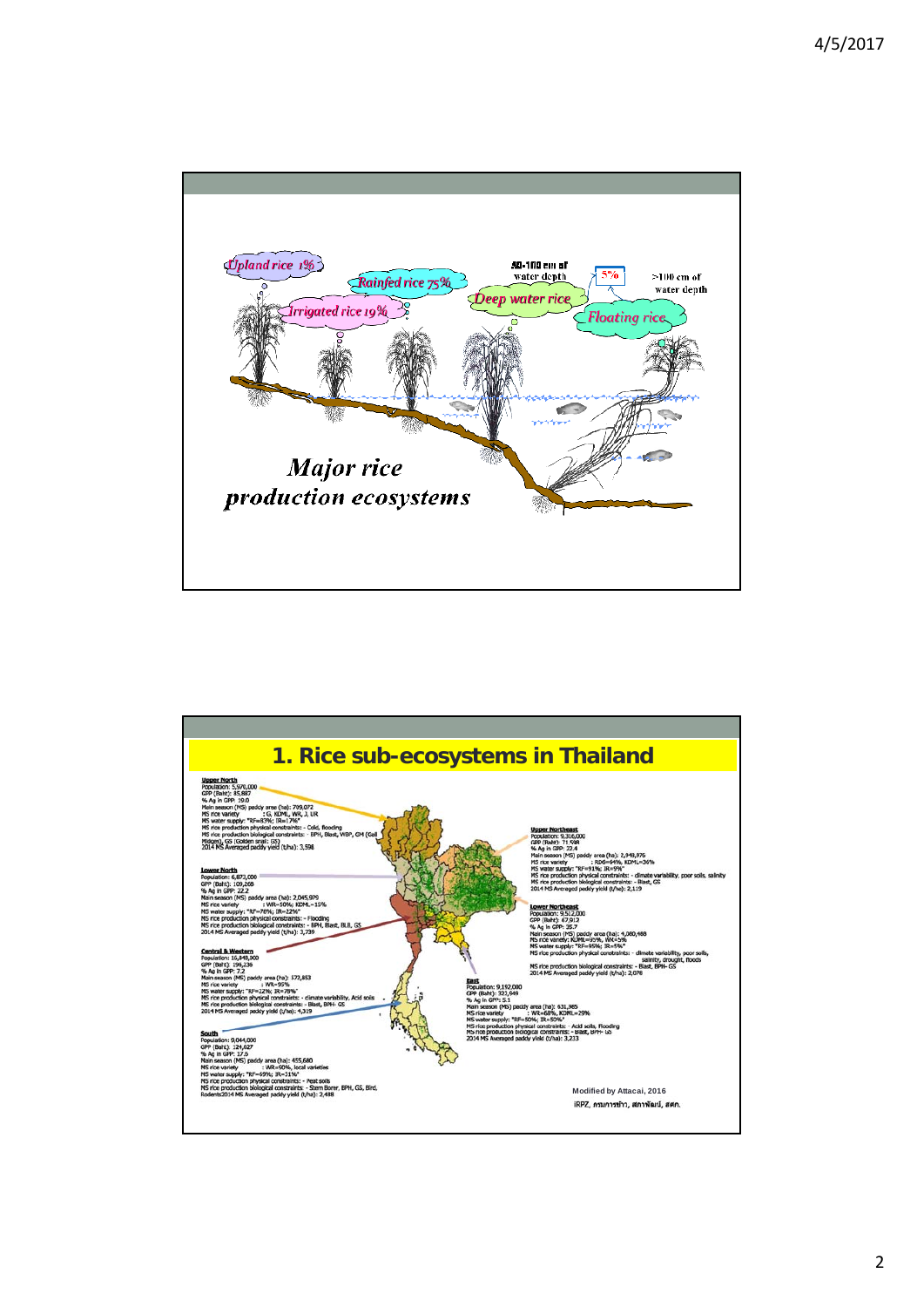|                                                                                                                      | <b>Information on 7 rice sub-ecosystems</b> |                           |                                      |                           |                                                     |                                                                    |                             |  |  |  |
|----------------------------------------------------------------------------------------------------------------------|---------------------------------------------|---------------------------|--------------------------------------|---------------------------|-----------------------------------------------------|--------------------------------------------------------------------|-----------------------------|--|--|--|
| Data                                                                                                                 | $U-N$                                       | $L-N$                     | C/W                                  | E.                        | <b>U-NE</b>                                         | $L-NE$                                                             | S.                          |  |  |  |
| 1. Population                                                                                                        | 5,970,000                                   | 6,873,000                 | 16,848,000                           | 9.192.000                 | 9.316.000                                           | 9,512,000                                                          | 9,044,000                   |  |  |  |
| 2. GPP (USD) $*$                                                                                                     | 2,489                                       | 3,167                     | 5,688                                | 9,361                     | 2,075                                               | 1,968                                                              | 3,595                       |  |  |  |
| 3. % Ag. In GPP                                                                                                      | 19.0                                        | 22.2                      | 7.2                                  | 5.1                       | 22.4                                                | 35.7                                                               | 17.6                        |  |  |  |
| 4. MS paddy area<br>(ha)                                                                                             | 709.072                                     | 2.045.979                 | 572.853                              | 631,985                   | 2.948.976                                           | 4.080.488                                                          | 455,680                     |  |  |  |
| 5. MS rice variety<br>groups $1/$                                                                                    | G. HML.<br>WR, J, UR                        | $WR = 50%$<br>$HML = 50%$ | $WR = 95%$                           | $WR = 68%$<br>$HML = 29%$ | $RD6 = 64%$<br>$HML = 36%$                          | $HML = 95%$<br>$WR=5%$                                             | $WR = 90\%$ .<br>Local var. |  |  |  |
| 6. MS water supply $2/$                                                                                              | $RF = 83%$<br>$IR = 17%$                    | $RF = 78%$<br>$IR = 22%$  | $RF = 22%$<br>$IR = 78%$             | $RF = 50%$<br>$IR = 50%$  | $RF = 91%$<br>$IR = 9%$                             | $RF = 95%$<br>$IR = 5%$                                            | $RF = 69%$<br>$IR = 31%$    |  |  |  |
| 7. Rice physical<br>constraints                                                                                      | Cold.<br>flooding                           | <b>Flooding</b>           | Climate<br>variability,<br>Acid soil | Acid soil.<br>flooding    | Climate<br>variability,<br>poor soils,<br>salinity, | Climate<br>variability, poor<br>soils, salinity,<br>drought, flood | Peat soils                  |  |  |  |
| 8. Rice biological<br>constraints 3/                                                                                 | BPH. BI.<br>GM. GS                          | BPH, BI, GS               | BI, BPH, GS                          | BI, BPH, GS               | BI. GS                                              | BI, BPH, GS                                                        | Stem borer.<br>BPH.GS. bird |  |  |  |
| 9. 2014 MS average<br>paddy yield (t/ha)                                                                             | 3.598                                       | 3.739                     | 4.319                                | 3.233                     | 2.119                                               | 2.078                                                              | 2.488                       |  |  |  |
| $MS = Main$ season<br>$1/C$ alutinous rise. $LIM$ Hem Meli rise, $MD$ White rise. L. Japanice rise, HD, Holand rise. |                                             |                           |                                      |                           |                                                     | * exchange rate: 34.50 Bht/ 1 USD                                  |                             |  |  |  |

½ G=glutinous rice, HML=Hom Mali rice, WR=White rice, J=Japonica rice, UR=Upland rice<br>2′ RF=Railfed area, IR=Irrigated area<br>2′ BPH=Brown plant hopper, Bl=Blast, GM=Gall midge, GS=Golden apple snail

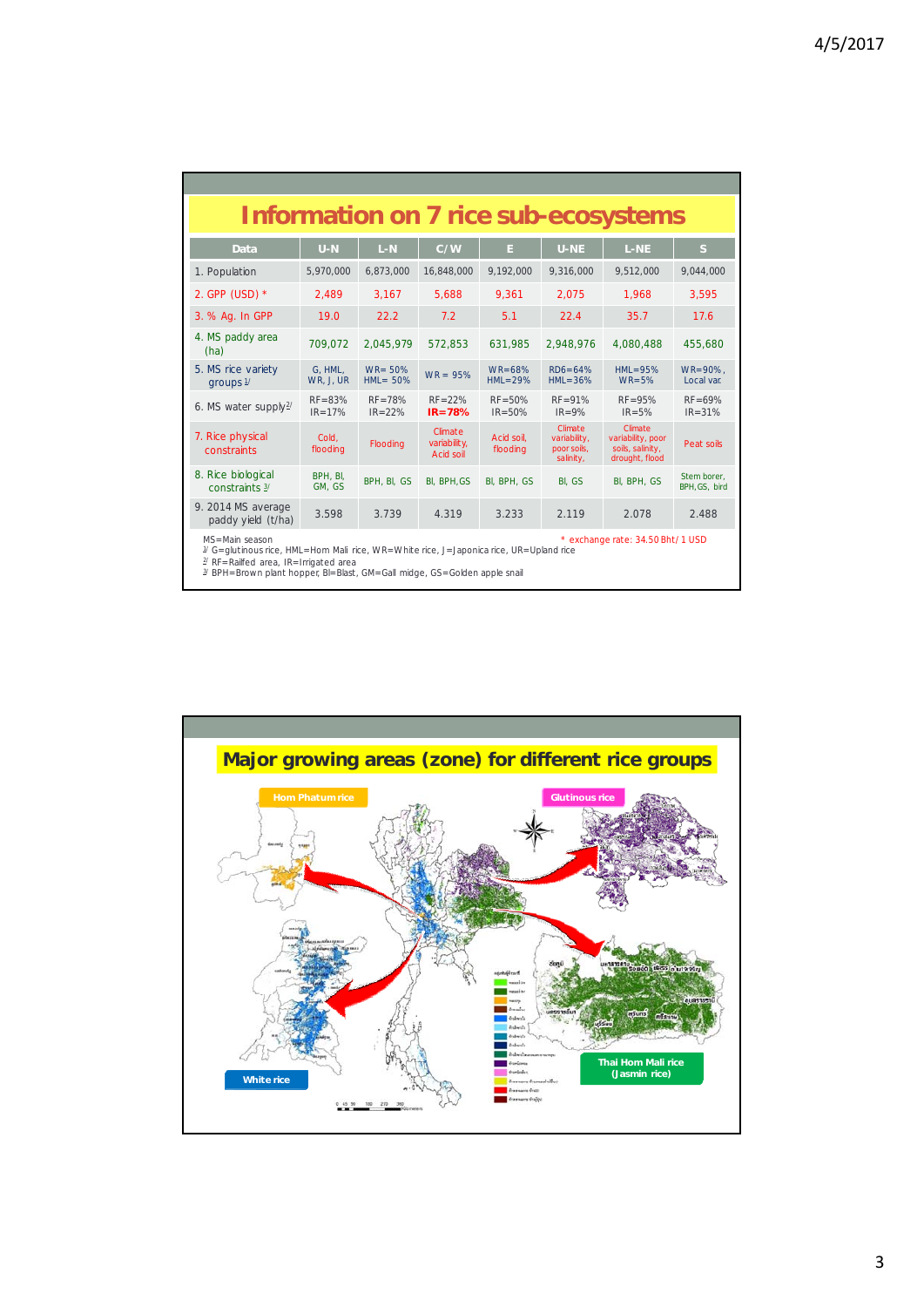|                |                              |                  | 2. Thailand's rice cropping calendar 2016/17 |            |     |     |     |      |            |      |      |            |     |            |            |
|----------------|------------------------------|------------------|----------------------------------------------|------------|-----|-----|-----|------|------------|------|------|------------|-----|------------|------------|
| <b>Region</b>  | <b>Flooding</b><br>condition | <b>Season</b>    | <b>Ecosystem</b>                             | <b>Jan</b> | Feb | Mar | Apr | May  | <b>Jun</b> | Jul  | Aug  | <b>Sep</b> | Oct | <b>Nov</b> | <b>Dec</b> |
| Upper          | Non-flood                    | Wet              | Rainfed/Irrigated                            |            |     |     |     | +--- | -          |      |      |            |     | ۰          |            |
| North          |                              | Dry              | Irrigated                                    | ۰          |     |     |     |      |            |      |      |            |     |            |            |
|                |                              | Wet              | Rainfed/Irrigated                            |            |     |     |     | ۰    |            | --4  |      |            |     |            |            |
|                | Non-flood                    | $Dry-1$          |                                              |            |     |     |     |      |            |      |      |            |     |            |            |
| Lower<br>North |                              | Dry-2            | Irrigated                                    |            |     |     |     |      |            | ۰    |      |            |     |            |            |
|                | Flood                        | $Drv-1$          | Partial irrigated                            |            |     |     |     |      |            |      |      |            |     |            |            |
|                |                              | Dry-2            |                                              |            |     |     |     |      |            |      |      |            |     |            |            |
|                |                              | Wet              |                                              |            |     |     |     |      | 6----      |      |      |            |     |            |            |
|                |                              | $Dry-1$          | Irrigated                                    |            |     |     |     |      |            |      |      |            |     |            |            |
| Central/       | Non-flood                    | $Drv-2$          |                                              |            |     | ٠   |     |      |            | ۰    |      |            |     |            |            |
| West           |                              | All time         |                                              | --         |     |     |     |      |            |      |      |            |     |            |            |
|                | Flood                        | $Drv-1$          | Partial irrigated                            |            |     | ۰   |     |      |            |      |      |            |     | ۰          |            |
|                |                              | Dry-2            |                                              |            |     |     | ۰   |      |            |      |      |            |     |            |            |
|                |                              | Wet <sup>*</sup> |                                              | - ₩        |     |     |     | 4-4  | ----       | ---- | ---- | --         | --- |            |            |
|                | Flood                        | $Dry-1$          | Deep<br>water/Floating                       |            |     | ۰   |     |      |            |      |      |            |     |            |            |
|                |                              | $Dry-2$          |                                              |            |     |     |     |      |            |      |      |            |     |            |            |
| East           |                              | Wet              |                                              |            |     |     |     |      |            |      |      |            |     |            |            |
|                | Non-flood                    | $Dry-1$          | Irrigated                                    |            |     |     |     |      |            |      |      |            | ۰   |            |            |
|                |                              | Dry-2            |                                              |            |     |     |     |      |            |      |      |            |     |            |            |
| North-         |                              | Wet              | Rainfed/Irrigated                            |            |     |     |     |      |            |      |      |            |     |            |            |
| east           | Non-flood                    | Dry              | Irrigated                                    |            |     |     |     |      |            |      |      |            |     |            |            |
|                |                              | Wet              | Rainfed/Irrigated                            |            |     |     |     |      |            |      |      |            |     |            |            |
| South          | Non-flood                    | Dry              | Irrigated                                    |            |     |     |     |      |            |      |      |            |     |            |            |

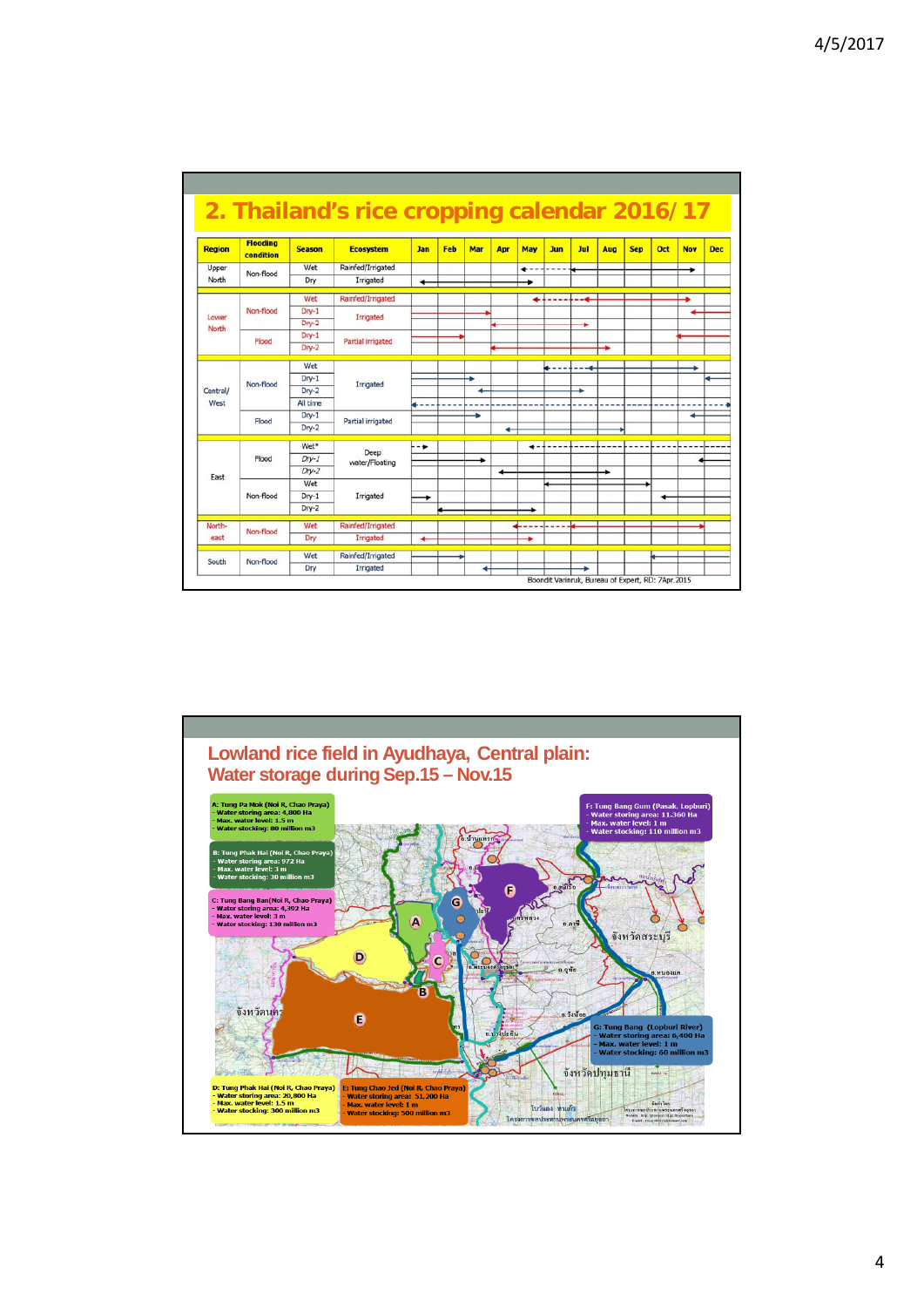| 3. Adaptation of Rice Cultivation Technology<br>in Thailand: |                         |                                           |                                                                                     |                                                       |  |  |  |  |  |  |
|--------------------------------------------------------------|-------------------------|-------------------------------------------|-------------------------------------------------------------------------------------|-------------------------------------------------------|--|--|--|--|--|--|
| 1. Upland rice/Highland rice ecosystem                       |                         |                                           |                                                                                     |                                                       |  |  |  |  |  |  |
| <b>Location</b>                                              | <b>Items</b>            | 1990<br>practices                         | 2015<br>practices                                                                   | Adapted to                                            |  |  |  |  |  |  |
| Northern-                                                    | 1. Cultivation pattern  | <b>Upland rice</b>                        | <b>Lowland terrace rice</b>                                                         | - Natural resource<br>cons. policy                    |  |  |  |  |  |  |
| <b>Highland</b><br>(Ethnic group:<br>Hill tribes)            | 2. Planting method      | Dry-seeded in<br>dry land<br>(slope area) | -Transplanting rice in wet<br>puddle land<br>- Dry-seeded rice<br>(fb. submergence) | - Socio-economic<br>(better living)<br>- Urbanization |  |  |  |  |  |  |
|                                                              | 3. Planting time        | April-May                                 | May-July                                                                            | - Infra-structure                                     |  |  |  |  |  |  |
|                                                              | 4. Water use efficiency | Low                                       | <b>Medium</b>                                                                       | (good road,                                           |  |  |  |  |  |  |
|                                                              | 5. Rice variety         | <b>Traditional</b><br>cultivars           | - Traditional Cultivars<br>- Local improve varieties                                | electricity)                                          |  |  |  |  |  |  |
|                                                              | 6. Photo-sensitivity    | <b>Sensitive</b>                          | - Sensitive<br>- Non-sensitive                                                      |                                                       |  |  |  |  |  |  |
|                                                              | 7. Labor use            | High                                      | <b>Medium-High</b>                                                                  |                                                       |  |  |  |  |  |  |
|                                                              | 8. Mechanization        | Low                                       | Low                                                                                 |                                                       |  |  |  |  |  |  |

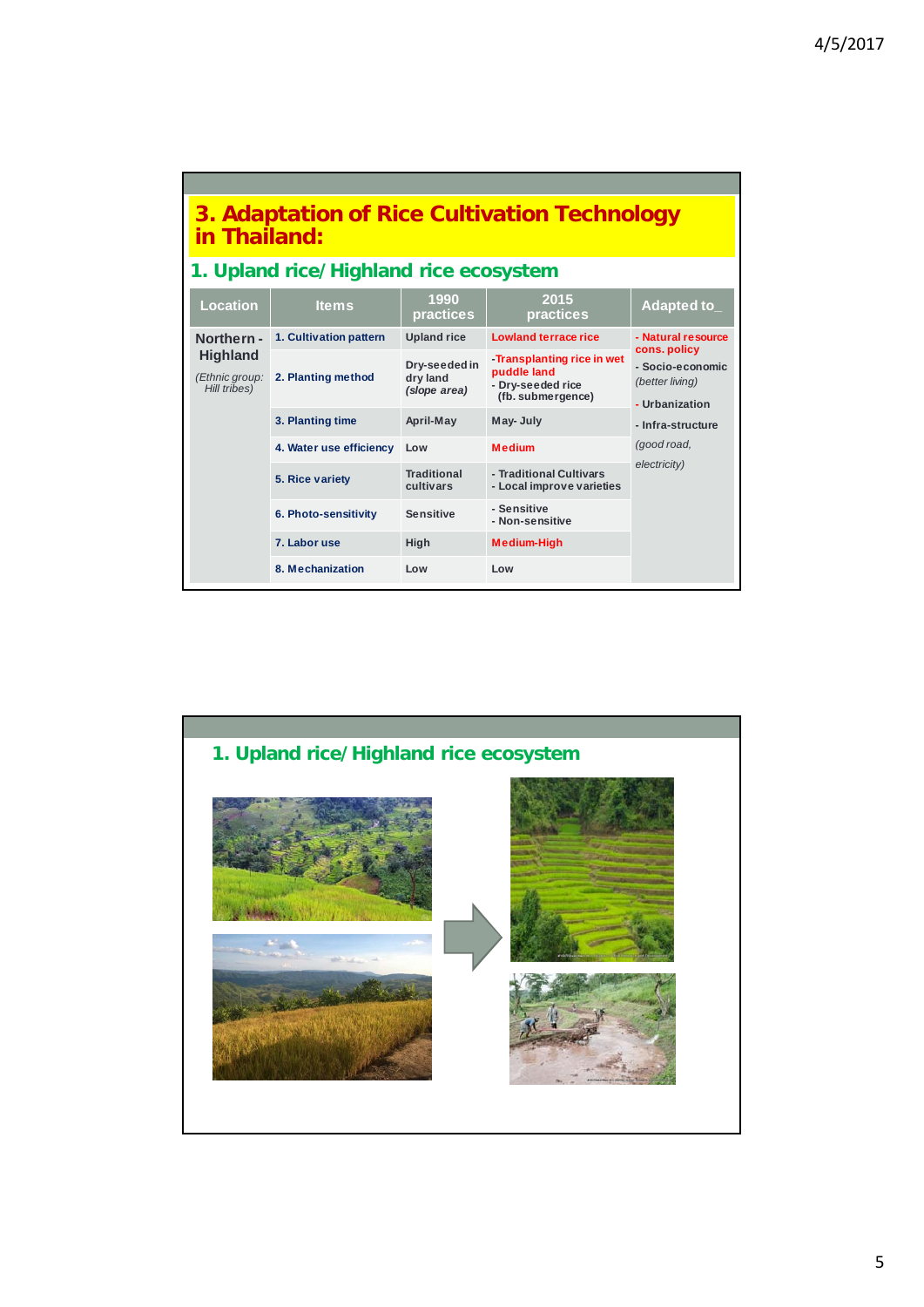|                          | 2. Rainfed lowland rice ecosystem |                                               |                                                                                      |                                                           |  |  |  |  |  |  |
|--------------------------|-----------------------------------|-----------------------------------------------|--------------------------------------------------------------------------------------|-----------------------------------------------------------|--|--|--|--|--|--|
| <b>Location</b>          | <b>Items</b>                      | 1990<br>practices                             | 2015<br>practices                                                                    | Adapted to_                                               |  |  |  |  |  |  |
| - Northeastern           | 1. Cultivation pattern            | Rainfed<br>lowland rice                       | Rainfed lowland rice                                                                 | - Industrialization<br>- Socio-economic                   |  |  |  |  |  |  |
| - Northern<br>- Southern | 2. Planting method                | <b>Transplanting</b><br>in wet puddle<br>land | - Dry-seeded rice in<br>dry land<br>- Transplanting (w/<br>local water supply)       | - Labor shortage<br>- Climate change<br>- Production cost |  |  |  |  |  |  |
|                          | 3. Planting time<br>(except S.)   | June-August                                   | May-June                                                                             |                                                           |  |  |  |  |  |  |
|                          | 4. Water use<br>efficiency        | <b>Medium</b>                                 | Medium-High                                                                          |                                                           |  |  |  |  |  |  |
|                          | 5. Rice variety                   | -Traditional c.<br>- Local<br>improved v.     | - Local improve v.<br>- Modern improved v.<br>- Pest/Unfavorable<br>cond. resistance |                                                           |  |  |  |  |  |  |
|                          | 6. Photo-sensitivity              | <b>Sensitive</b>                              | - Sensitive<br>- Non-sensitive                                                       |                                                           |  |  |  |  |  |  |
|                          | 7. Labor use                      | Medium-High                                   | Low                                                                                  |                                                           |  |  |  |  |  |  |
|                          | 8. Mechanization                  | Low                                           | <b>Medium-High</b>                                                                   |                                                           |  |  |  |  |  |  |
|                          |                                   |                                               |                                                                                      |                                                           |  |  |  |  |  |  |

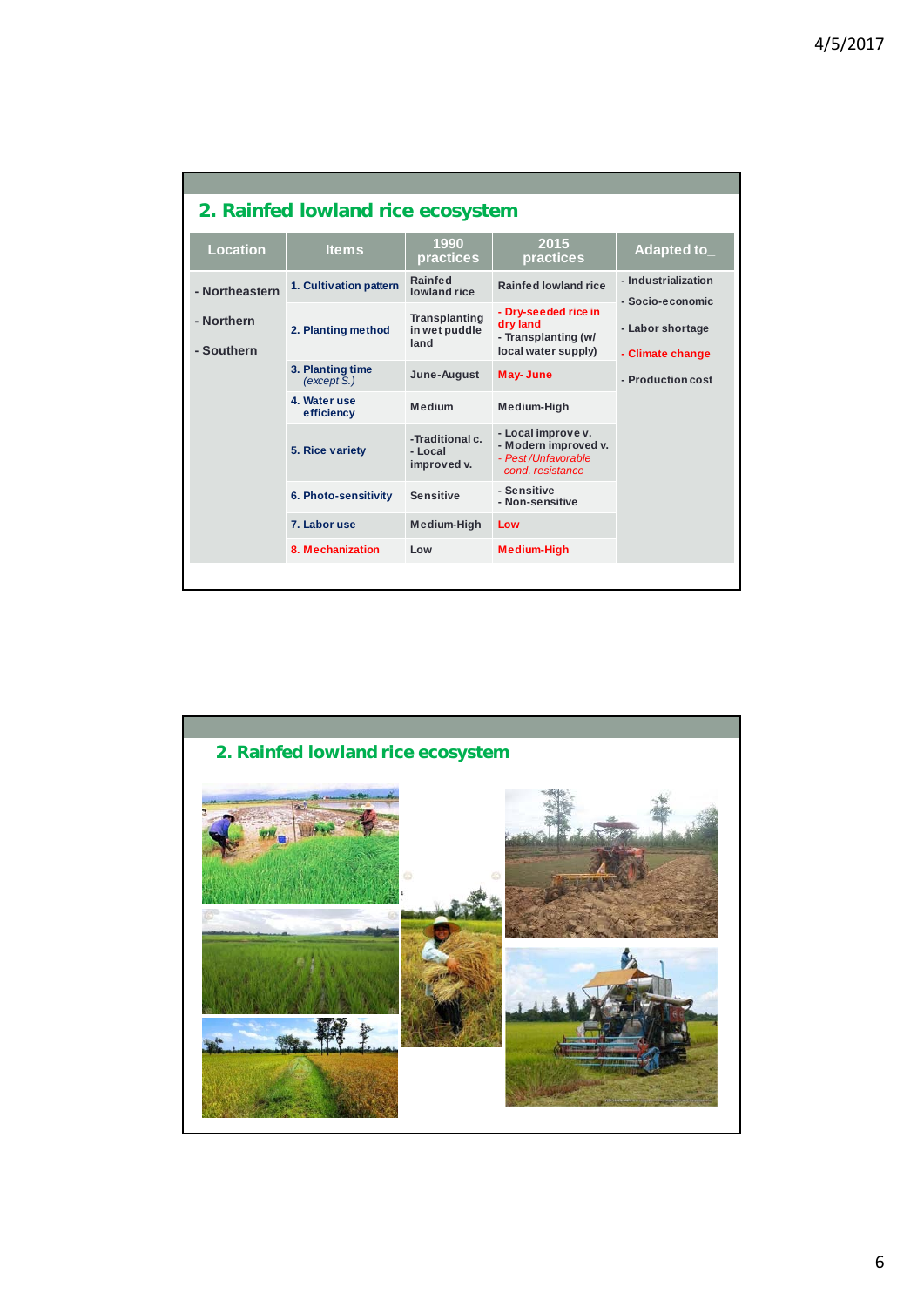|                              | 3. Irrigated lowland rice ecosystem |                                                                                             |                                                                                     |                                          |  |
|------------------------------|-------------------------------------|---------------------------------------------------------------------------------------------|-------------------------------------------------------------------------------------|------------------------------------------|--|
| <b>Location</b>              | <b>Items</b>                        | 1990<br>practices                                                                           | 2015<br>practices                                                                   | Adapted to                               |  |
| - Lower<br><b>Northern</b>   | 1. Cultivation pattern              | Irrigated<br>lowland rice                                                                   | <b>Irrigated lowland rice</b>                                                       | - Irrigation system<br>- Production cost |  |
| - Central plain<br>- Western | 2. Planting method                  | Wet seeded in<br>wet puddle<br>land                                                         | - Wet-seeded in wet<br>puddle land<br>- Transplanting machine<br>in wet-puddle land | - Industrialization<br>- Labor shortage  |  |
|                              | 3. Planting time                    | @ Wet season-<br>1 <sup>st</sup> Dry season -<br>2 <sup>nd</sup> Drv season<br>@ Year round | - August-December-May<br>$-12$ months                                               | - Climate change?                        |  |
|                              | 4. Water use<br>efficiency          | High                                                                                        | - High (w/ irrigation<br>system)<br>- Low (w/o irrigation<br>water $<$ CC) $<$ AWD  |                                          |  |
|                              | 5. Rice variety                     | - Modern<br>improved v.                                                                     | - Modern improved v.<br>- Pest resistance<br>- Hybrid rice                          |                                          |  |
|                              | 6. Photo-sensitivity                | Non-sensitive                                                                               | - Non-sensitive<br>- Short duration                                                 |                                          |  |
|                              | 7. Labor use                        | Low                                                                                         | Low                                                                                 |                                          |  |
|                              | 8. Mechanization                    | Medium-High                                                                                 | <b>High</b>                                                                         |                                          |  |

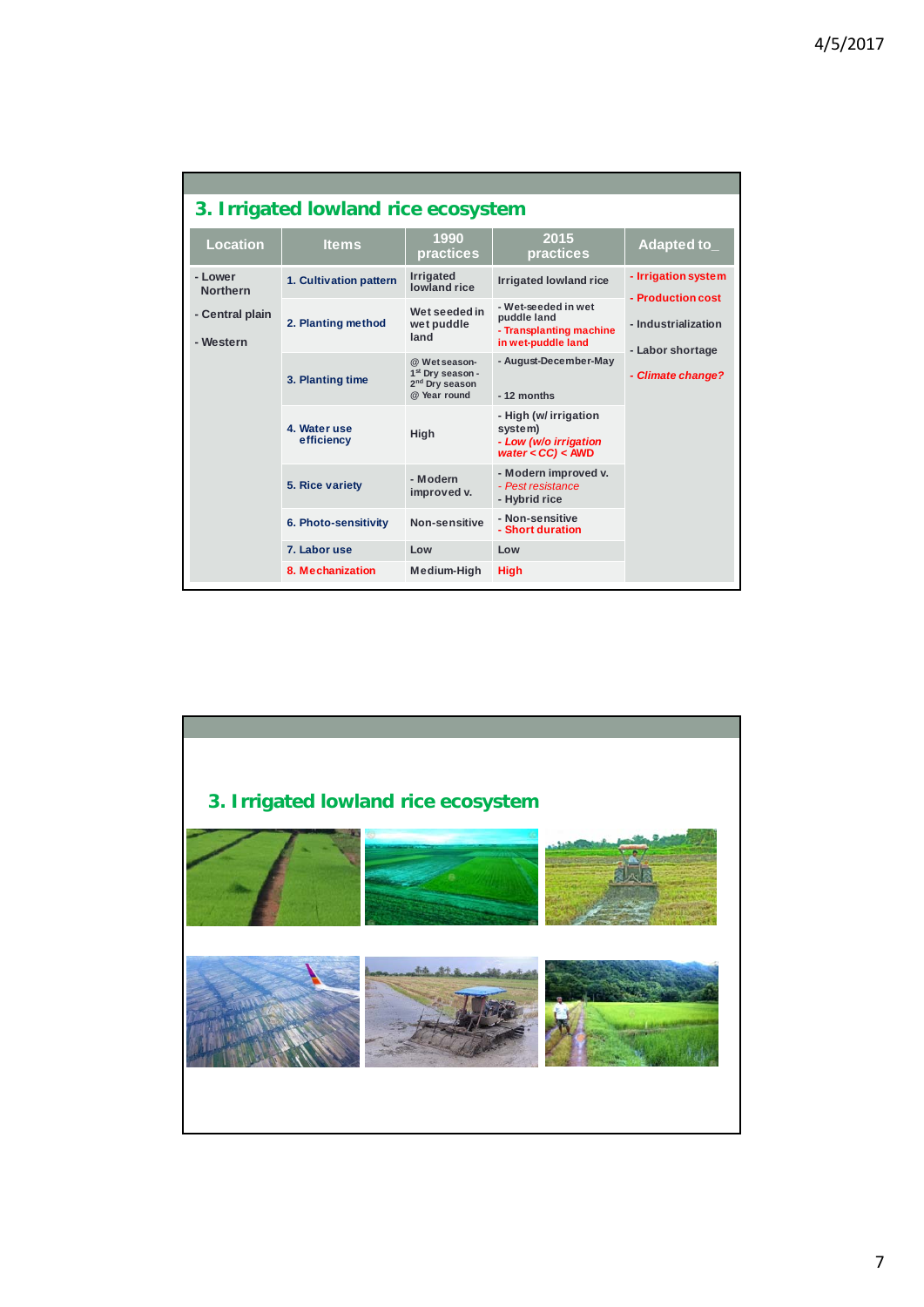|                              | 4. Deep water rice/Floating rice ecosystem |                                         |                                                                                     |                                                                                |  |  |  |  |  |  |  |
|------------------------------|--------------------------------------------|-----------------------------------------|-------------------------------------------------------------------------------------|--------------------------------------------------------------------------------|--|--|--|--|--|--|--|
| <b>Location</b>              | <b>Items</b>                               | 1990<br>practices                       | 2015<br>practices                                                                   | Adapted to                                                                     |  |  |  |  |  |  |  |
| - Eastern<br>- Central plain | 1. Cultivation pattern                     | Deep<br>water/Floating<br>rice          | <b>Irrigated lowland rice</b>                                                       | - Dam construction<br>> water regime<br>change                                 |  |  |  |  |  |  |  |
| (Riverside<br>lowland)       | 2. Planting method                         | Dry-seeded in<br>dry land               | - Wet-seeded in wet<br>puddle land<br>- Transplanting machine<br>in wet-puddle land | - Climate change<br>- Industrialization<br>(Eastern economic<br>corridor: EEC) |  |  |  |  |  |  |  |
|                              | 3. Cropping duration                       | May-December<br>(Deep-water<br>rice c.) | @ May-August (before<br>flood)<br>@ December-March<br>(after flood)                 | - Labor shortage<br>- Production cost                                          |  |  |  |  |  |  |  |
|                              | 4. Water use<br>efficiency                 | Low                                     | - Medium-High                                                                       |                                                                                |  |  |  |  |  |  |  |
|                              | 5. Rice variety                            | - Traditional c.                        | - Modern improved v.                                                                |                                                                                |  |  |  |  |  |  |  |
|                              | 6. Photo-sensitivity                       | <b>Sensitive</b>                        | - Non-sensitive<br>- Short duration                                                 |                                                                                |  |  |  |  |  |  |  |
|                              | 7. Labor use                               | Medium-high                             | Low                                                                                 |                                                                                |  |  |  |  |  |  |  |
|                              | 8. Mechanization                           | Low                                     | <b>High</b>                                                                         |                                                                                |  |  |  |  |  |  |  |

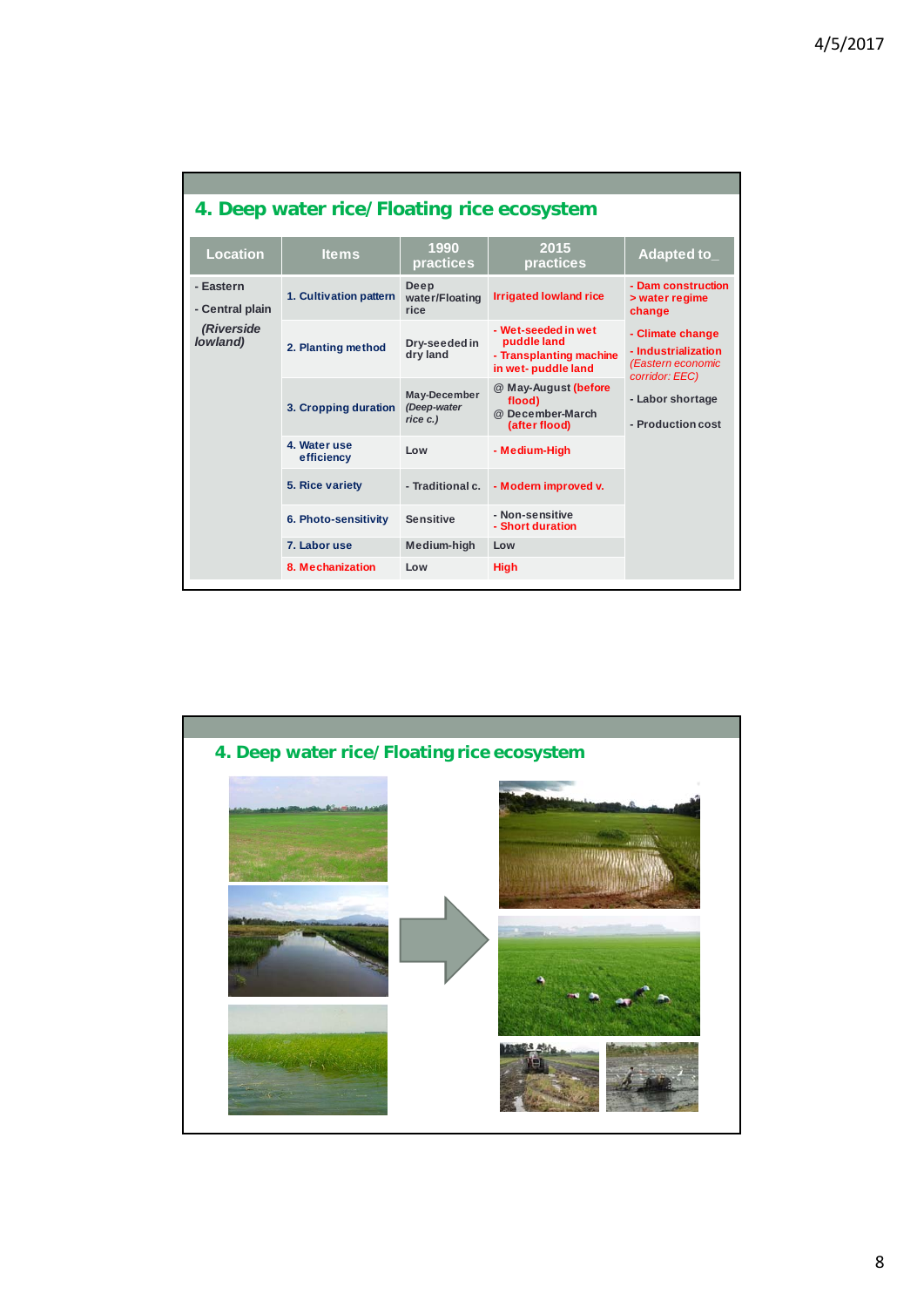| 4. Domestic rice production plan                            |                |                        |                              |                         |             |                                    |                             |  |  |
|-------------------------------------------------------------|----------------|------------------------|------------------------------|-------------------------|-------------|------------------------------------|-----------------------------|--|--|
| 2017/18 Rice demand:<br>(Unit: million tons of paddy)       |                |                        |                              |                         |             |                                    |                             |  |  |
| <b>Rice group</b>                                           | <b>Stock R</b> | <b>Export</b><br>New R | <b>Domestic</b><br>consumpt. | Food<br><b>Industry</b> | <b>Seed</b> | <b>Total</b><br>new rice<br>demand | <b>Production</b><br>target |  |  |
| 1. Hom Mali rice <sup>1/</sup>                              | 1.23           | 2.87                   | 3.05                         | 0.08                    | 0.38        | 6.38                               | 9.46                        |  |  |
| 2. Hom Pathum <sup>2/</sup>                                 | 0.06           | 0.12                   | 0.81                         | 0.00                    | 0.07        | 1.00                               | 1.00                        |  |  |
| 3. White rice                                               | 3.32           | 7.46                   | 2.03                         | 2.21                    | 0.50        | 12.20                              | 12.20                       |  |  |
| 4. Glutinous rice                                           | 0.14           | 0.32                   | 5.97                         | 0.11                    | 0.32        | 6.72                               | 6.72                        |  |  |
| 5. Others                                                   | 0.00           | 0.00                   | 0.11                         | 0.00                    | 0.01        | 0.12                               | 0.12                        |  |  |
| Total                                                       | 4.75           | 10.77                  | 11.97                        | 2.40                    | 1.28        | 26.42                              | 29.50                       |  |  |
| $\frac{1}{2}$ , Jasmine rice<br>$\frac{2}{3}$ Fragrant rice |                |                        |                              |                         |             |                                    | Feb.20,2017                 |  |  |

| 2017/18 Rice production target                                                                                                                                                                                        |                                    |                |                                 |                |                                 |                |                                 |                               |  |  |
|-----------------------------------------------------------------------------------------------------------------------------------------------------------------------------------------------------------------------|------------------------------------|----------------|---------------------------------|----------------|---------------------------------|----------------|---------------------------------|-------------------------------|--|--|
| <b>Total</b><br><b>Second crop season</b><br>First crop season<br>2017/18                                                                                                                                             |                                    |                |                                 |                |                                 |                |                                 |                               |  |  |
| <b>Rice group</b>                                                                                                                                                                                                     | <b>Demand</b><br>$(m \text{ ton})$ | Area<br>(m ha) | Production<br>$(m \text{ ton})$ | Area<br>(m ha) | Production<br>$(m \text{ ton})$ | Area<br>(m ha) | Production<br>$(m \text{ ton})$ | Average<br>yield<br>(tons/ha) |  |  |
| <b>THML</b>                                                                                                                                                                                                           | 9.46                               | 4.315          | 9.46                            |                |                                 | 4.315          | 9.46                            | 2.39                          |  |  |
| <b>HPT</b>                                                                                                                                                                                                            | 1.00                               | 0.526          | 0.92                            | 0.688          | 0.08                            | 0.234          | 1.00                            | 4.28                          |  |  |
| <b>WR</b>                                                                                                                                                                                                             | 12.20                              | 2.274          | 7.97                            | 1.014          | 4.23                            | 3.288          | 12.20                           | 3.71                          |  |  |
| <b>GR</b>                                                                                                                                                                                                             | 6.72                               | 2.533          | 5.87                            | 0.250          | 0.85                            | 2.782          | 6.72                            | 2.41                          |  |  |
| <b>Others</b>                                                                                                                                                                                                         | 0.12                               | 0.051          | 0.12                            |                |                                 | 0.051          | 0.12                            | 2.35                          |  |  |
| <b>Total</b>                                                                                                                                                                                                          | 29.50                              | 9.389          | 24.34                           | 1.282          | 5.16                            | 10.670         | 29.50                           | 2.76                          |  |  |
| THML = Thai Hom Mali rice (Jasmine rice)<br>April 11, 2017<br>HPT = Hom Pathum Thani rice (Fragrant rice)<br>$WR = White$ rice<br>$GR = Glutinous rice$<br>Others = Niche market rice: Organic rice, Color rice, etc. |                                    |                |                                 |                |                                 |                |                                 |                               |  |  |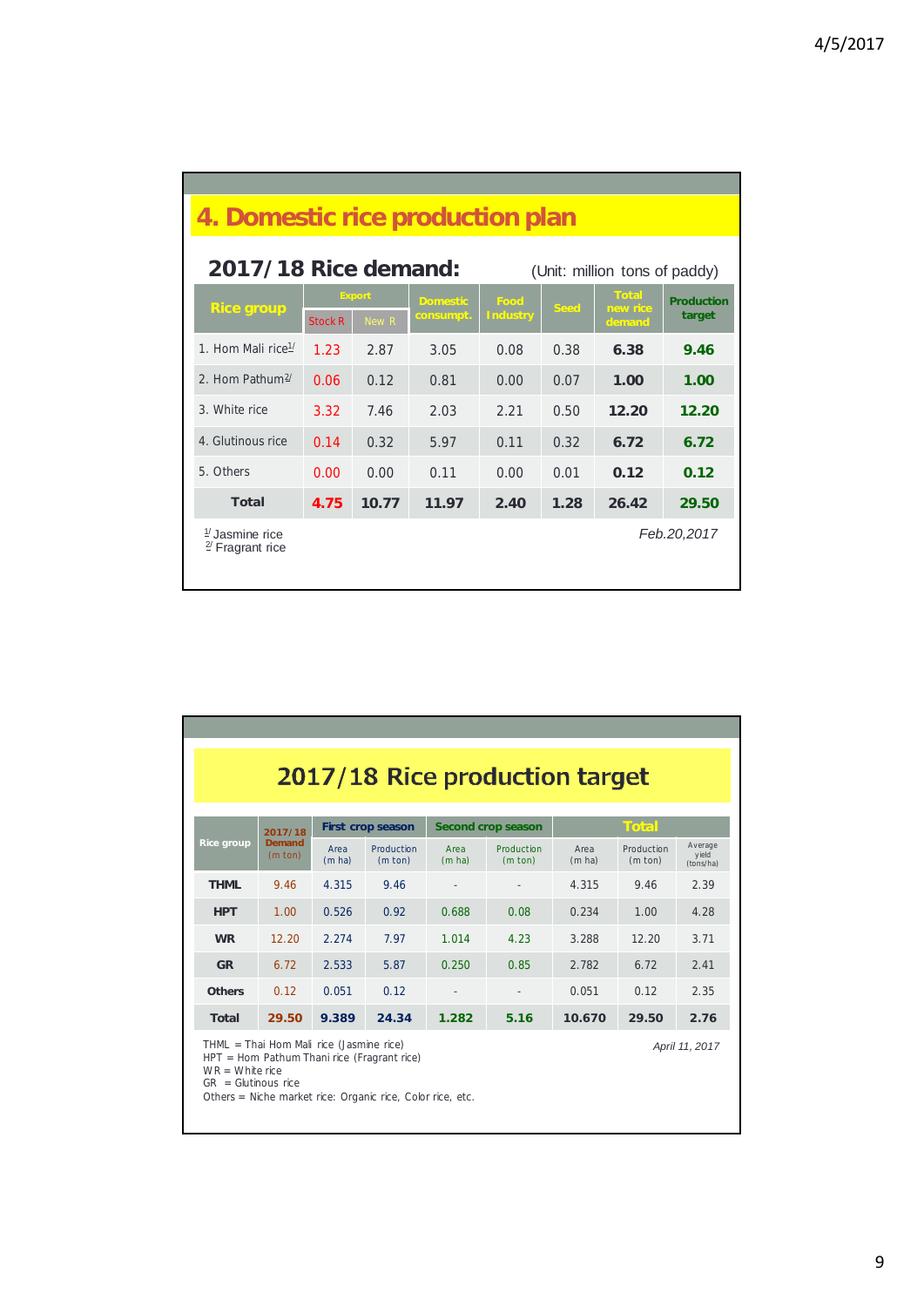

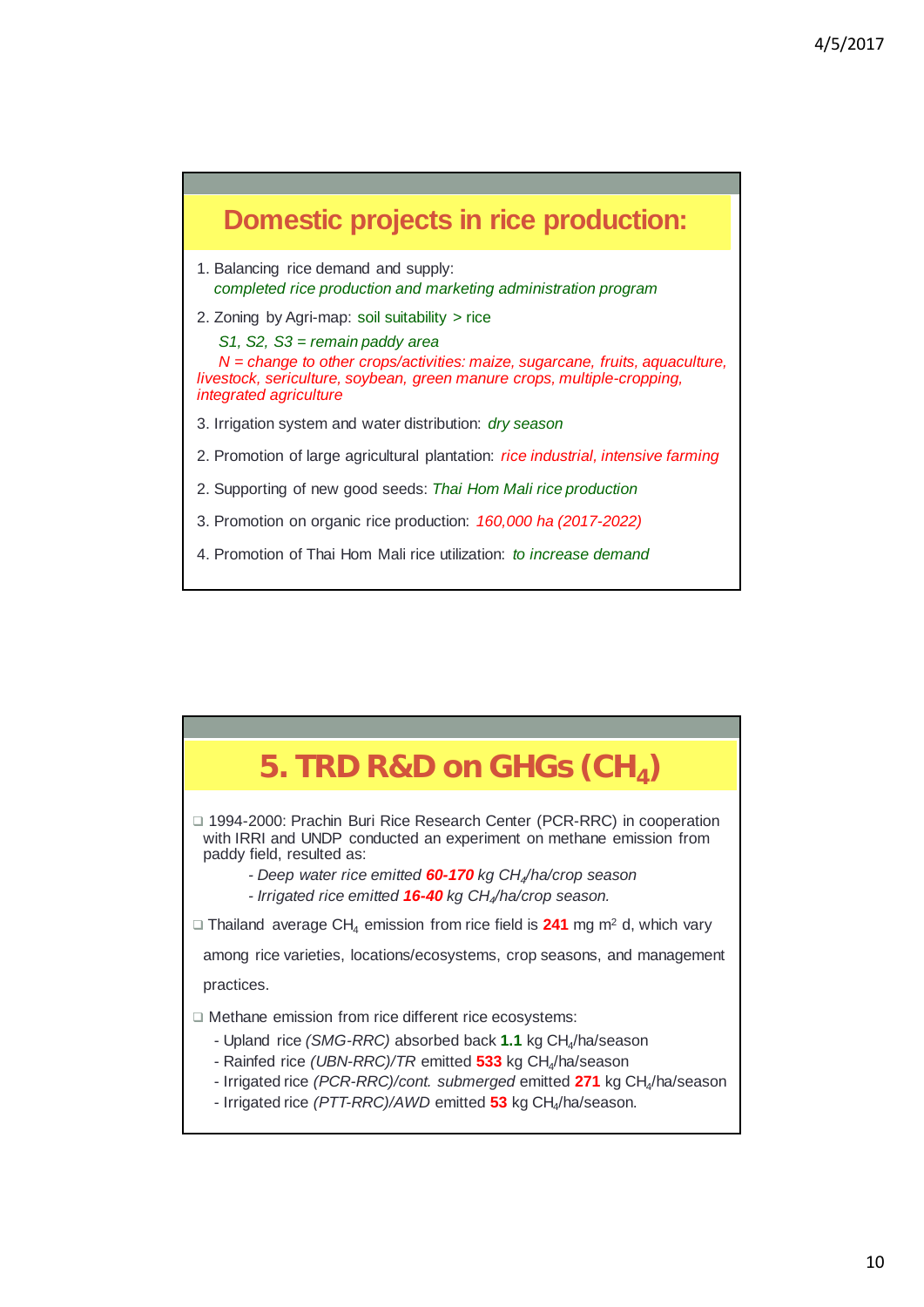